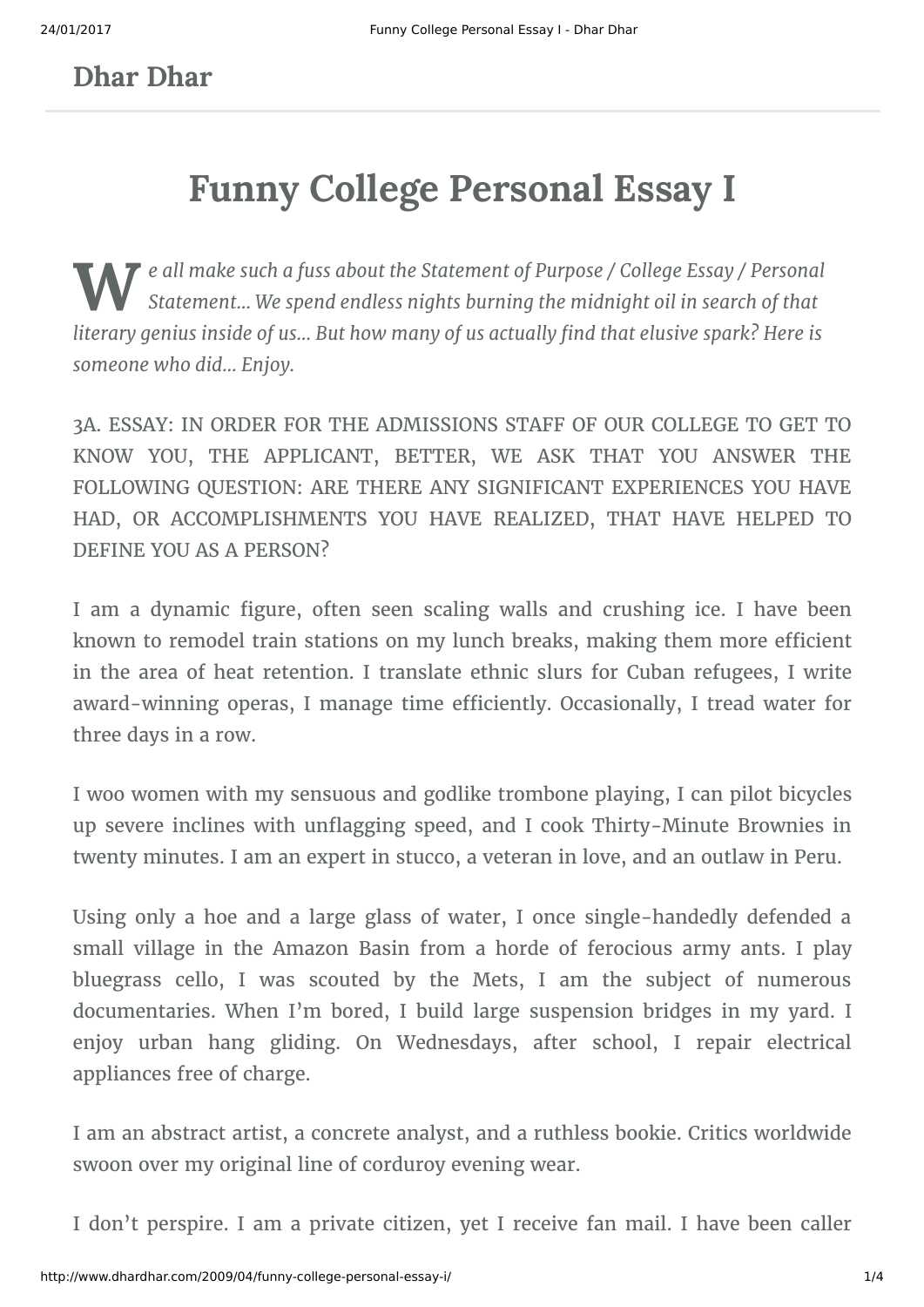number nine and have won the weekend passes. Last summer I toured New Jersey with a traveling centrifugal-force demonstration. I bat .400. My deft floral arrangements have earned me fame in international botany circles. Children trust me.

I can hurl tennis rackets at small moving objects with deadly accuracy.

I once read Paradise Lost, Moby Dick, and David Copperfield in one day and still had time to refurbish an entire dining room that evening. I know the exact location of every food item in the supermarket. I have performed several covert operations for the CIA. I sleep once a week; when I do sleep, I sleep in a chair. While on vacation in Canada, I successfully negotiated with a group of terrorists who had seized a small bakery. The laws of physics do not apply to me. Years ago I discovered the meaning of life but forgot to write it down.

I have made extraordinary four course meals using only a mouli and a toaster oven. I breed prizewinning clams. I have won bullfights in San Juan, cliff-diving competitions in Sri Lanka, and spelling bees at the Kremlin. I have played Hamlet, I have performed open-heart surgery, and I have spoken with Elvis.

But I have not yet gone to college.

This is the actual essay written by the author, **Hugh [Gallagher](http://en.wikipedia.org/wiki/Hugh_Gallagher_%28humorist%29)**, who later attended NYU. This essay has *become an 'urban legend' for millions of high-schooler all over the World.*

#### **Share this:**

日 G+ 回 9 七 号 日

#### **Like this:**

Like Be the first to like this.

#### **Related**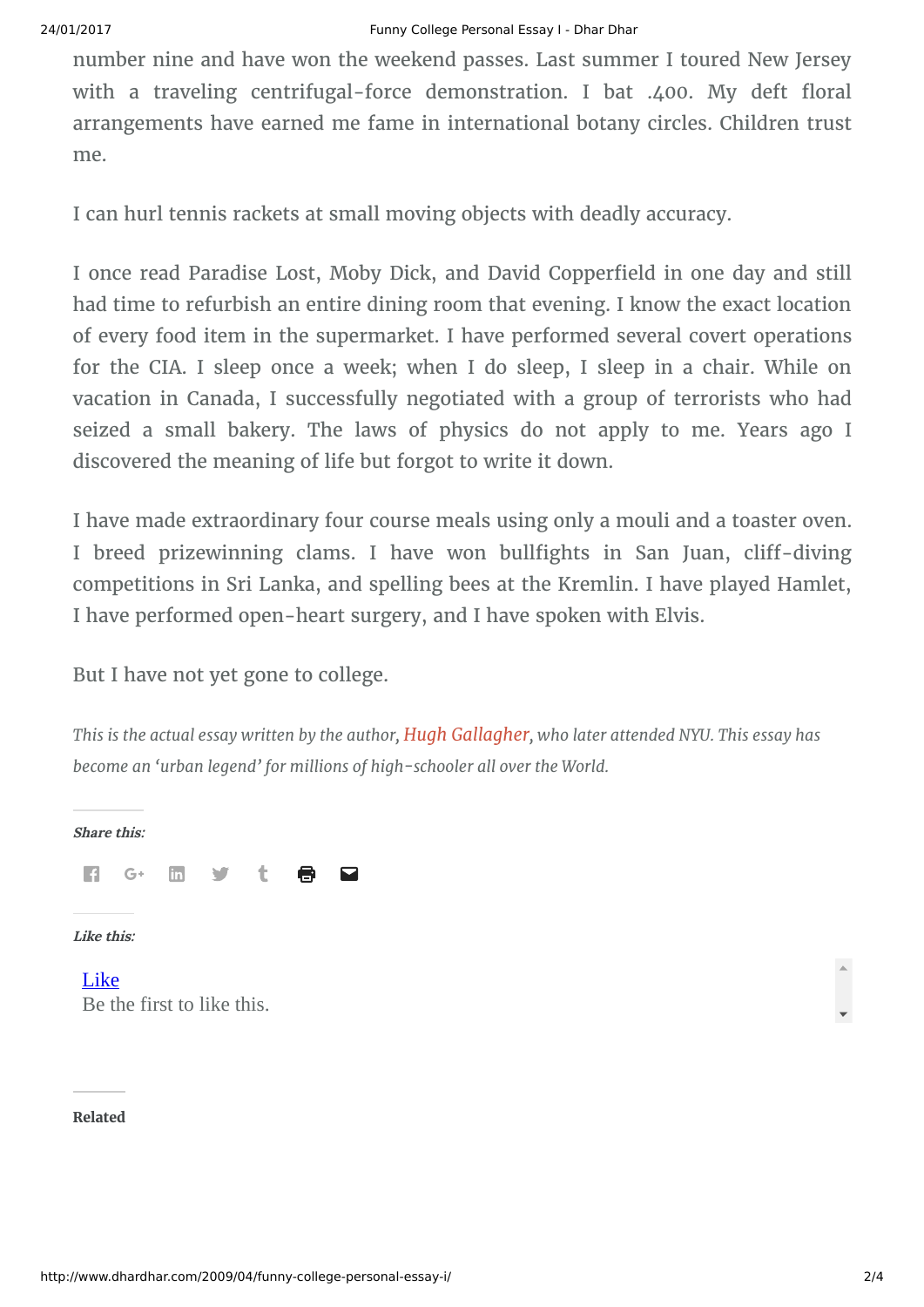

Why I am going for an [INSEAD](http://www.dhardhar.com/2016/07/why-insead-mba/) MBA? In "INSEAD"



Asking your recommenders for MBA [recommendation](http://www.dhardhar.com/2016/06/asking-your-recommenders-for-mba-recommendation/) letters? In "MBA"



Posted on April 19, [2009](http://www.dhardhar.com/2009/04/funny-college-personal-essay-i/) by Sid [Dhar](http://www.dhardhar.com/author/admin/) in [Humor](http://www.dhardhar.com/category/humor/)

[2](#page-2-0)



*How to tie a [Tie??](http://www.dhardhar.com/2009/05/how-to-tie-a-tie/)* NEXT POST

## <span id="page-2-0"></span>**2 thoughts on "Funny College Personal Essay I"**

<span id="page-2-1"></span>Pingback: [Brainstorming](http://alisonrhetoric.wordpress.com/2013/01/25/brainstorming-assignment-1/) Assignment 1 | Alison's Rhetorical Responses



[February](#page-2-1) 13, 2014 at 5:07 pm

My students are working on creative non-fiction, and one of them ran across your essay whilst looking up examples of personal essays to share with the class. I cried harder in public than I have in a long time. How dare you! and thank you!

Using it in my other Creative Writing classes today as a sample.

### [Reply](http://www.dhardhar.com/2009/04/funny-college-personal-essay-i/?replytocom=145#respond)

### **Leave a Reply**

Enter your comment here...